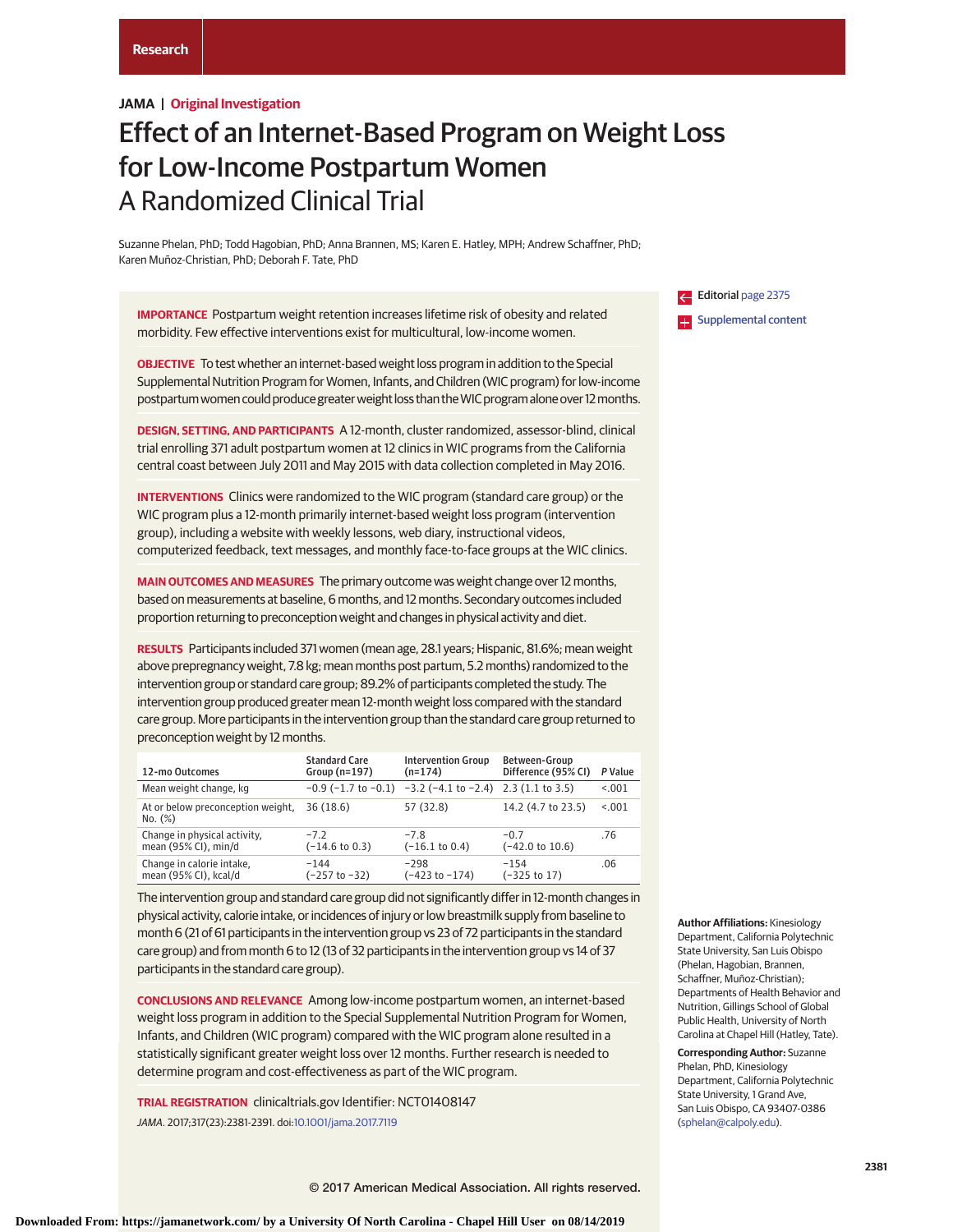f the approximately 4 million women who give birth in the United States each year, between 2004 and 2008 an estimated 25% experienced major weight retention after pregnancy, retaining more than 4.5 kg and gaining additional weight during the postpartum year.<sup>1</sup> Prevalence rates of postpartum weight retention are higher among low-income Hispanic women and women with food insecurity, affecting 40% to 60% of this group.<sup>1-3</sup> Postpartum weight retention tends to be centrally deposited<sup>4</sup> and is an independent risk factor for long-term health consequences for the mother, including increased risk of lifetime obesity, cardiovascular disease, and type 2 diabetes.<sup>5</sup> Also, women with high postpartum weight retention are heavier prior to their next pregnancy, which increases risk of pregnancyrelated complications, obesity, and health complications in future offspring.<sup>6</sup>

Several researchers and government agencies have called for empirical studies evaluating interventions that occur after pregnancy with the specific aim of reducing high postpartum weight retention and the health risks of maternal postpartum obesity.<sup>1,7</sup> Intervention trials testing methods to reduce postpartum weight retention in women have been limited by short duration (≤6 months), high attrition (30%-40%), and lack of efficacy, particularly among lowincome or racial/ethnic minorities.<sup>8-12</sup> Internet-based interventions have been shown to be effective, although less data are available from community settings with lower income and minority samples.<sup>13,14</sup>

The primary goal of this cluster randomized trial was to evaluate the 12-month efficacy of a culturally and linguistically adapted, primarily internet-based behavioral weight loss intervention for low-income postpartum women in the Special Supplemental Nutrition Program for Women, Infants, and Children (WIC program).

# **Methods**

#### Design

Fit Moms/Mamás Activas was a cluster randomized clinical trial. The trial protocol and statistical analysis are available in the [Supplement](http://jama.jamanetwork.com/article.aspx?doi=10.1001/jama.2017.7119&utm_campaign=articlePDF%26utm_medium=articlePDFlink%26utm_source=articlePDF%26utm_content=jama.2017.7119) and have been published previously.<sup>15</sup>

## **Participants**

Procedures were approved by the California Polytechnic State University institutional review board, and all participants provided written informed consent. Recruitment occurred between July 2011 and May 2015 across 12 WIC clinics in Santa Barbara ( $n = 6$ ), San Luis Obispo ( $n = 4$ ), and Ventura (n = 2) counties of the California central coast, which were selected based on size, proximity to the university, and representativeness. Clinics had to accept the randomization of the study, recruitment, and intervention protocols. Participant eligibility was based on self-report and included being 6 weeks to 12 months post partum and having a body mass index (BMI; calculated as weight in kilograms divided by height in meters squared) of more than 25 or a BMI from 22 to 24.9 but exceeding prepregnancy weight by 4.5 kg or **Question** Does an internet-based weight loss program promote long-term weight loss in low-income postpartum women in the Special Supplemental Nutrition Program for Women, Infants, and Children (WIC program)?

**Findings** In this cluster randomized trial including 371 low-income postpartum women, an internet-based program plus the WIC program produced significantly greater weight loss over 12 months compared with the WIC program alone (3.2 kg vs 0.9 kg).

**Meaning** Among low-income postpartum women, an internet-based weight loss program plus the WIC program compared with the WIC program alone resulted in significantly greater weight loss over 12 months. Future research is needed to determine cost-effectiveness.

more. Participants were aged 18 to 40 years, spoke English or Spanish, were nonsmoking, owned a cell phone, and had a fifth-grade education or higher. Exclusion criteria are displayed in Figure 1.

## Interventions

The study statistician randomized the 12 clinics to the 2 conditions, blocking on county (ie, San Luis Obispo [4 clinics]; Santa Barbara [6 clinics]; Ventura [2 clinics]) and using the R (R Foundation), version 3.3.1, statistical software package.

# Standard Care Group

The standard care group received all aspects of the standard WIC program<sup>18</sup> plus a brief orientation to the study and newsletters every 2 months with information about weight control, exercise, nutrition, and wellness.

### Intervention Group

The intervention group received all elements of the standard WIC program plus a 12-month primarily internet-based weight loss program adapted from prior programs.<sup>16,17</sup> Calorie goals (from 1200 to 1800 calories per day with 300 additional calories for mothers who were breastfeeding) were provided based on study entry weight and breastfeeding status.15,19,20 Physical activity goals gradually increased to 30 minutes or more per day on most days of the week. The program was available in English and Spanish and provided guidance and resources, automated feedback, weekly lessons, a web diary, a weight and physical activity tracker, instructional and inspirational videos, and a message board. Four weekly text messages notified participants of new website content and provided motivation, support, and feedback. Study interventionists held monthly face-to-face group sessions at WIC clinics. WIC program staff were encouraged to reinforce website use via distribution of promotional cards during participants' regular WIC program visits.

## Outcome Assessments

Assessments were conducted at study entry, 6 months, and 12 months. Participants received \$25 for completing baseline and 6-month assessments and \$50 for the 12-month assessment. Assessment staff was blinded to randomization.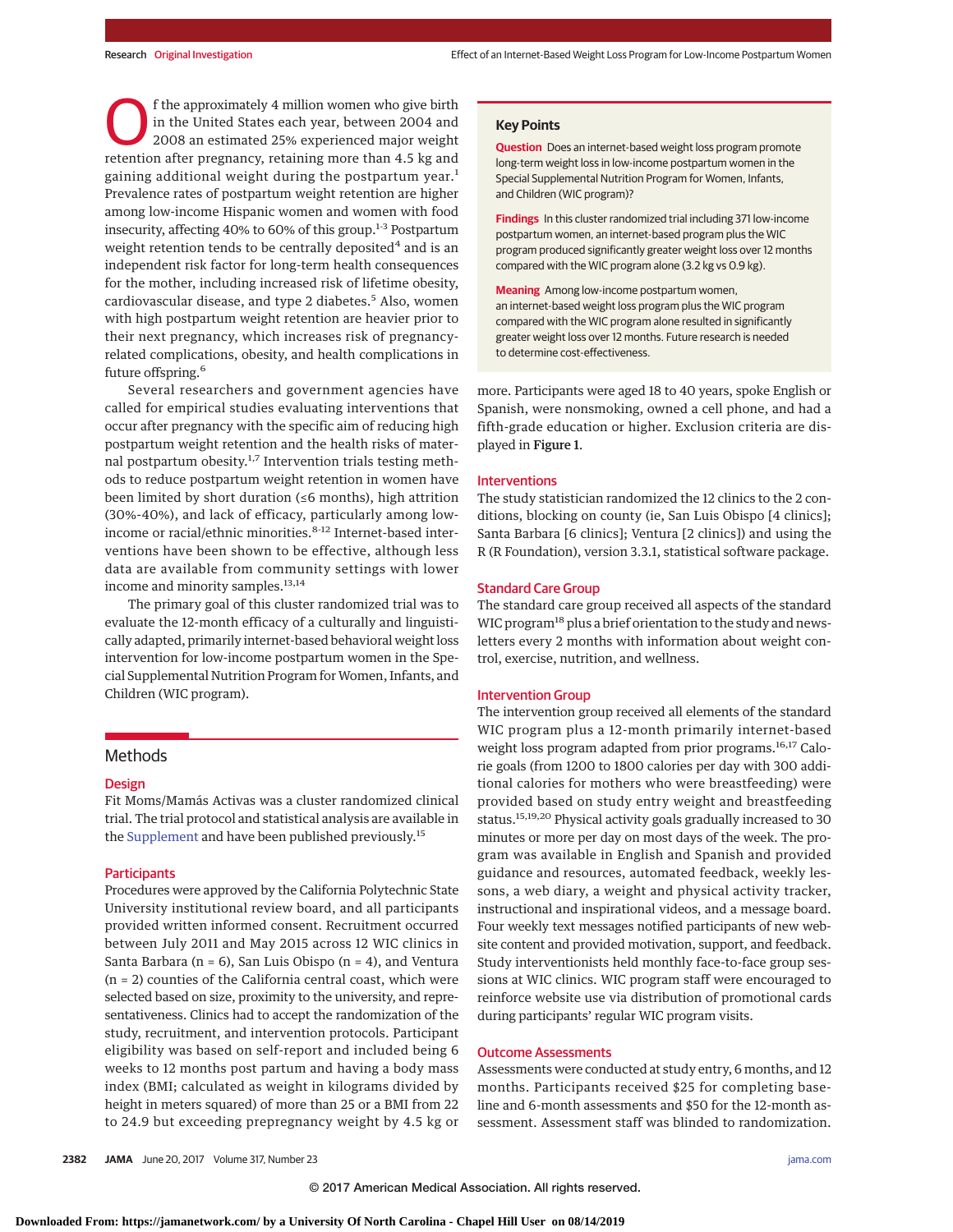Effect of an Internet-Based Weight Loss Program for Low-Income Postpartum Women **Original Investigation Research** 



Program for Women, Infants, and Children.

group received the standard WIC program plus a 12-month primarily internet-based weight loss program adapted from prior programs.<sup>16,17</sup>

In a few instances, the assessor became unblinded and in these cases was reassigned and did not complete any unblinded assessments.

The primary outcome was weight change over 12 months, based on measured weights at baseline, 6 months, and 12 months. Secondary outcomes were proportion of women returning to preconception weight and changes in physical activity and dietary intake. Other secondary outcomes are not reported in this article, including weight control behaviors and psychosocial factors.15 Outcomes that were not prespecified included waist circumference, percentage weight loss, and proportions achieving 5% or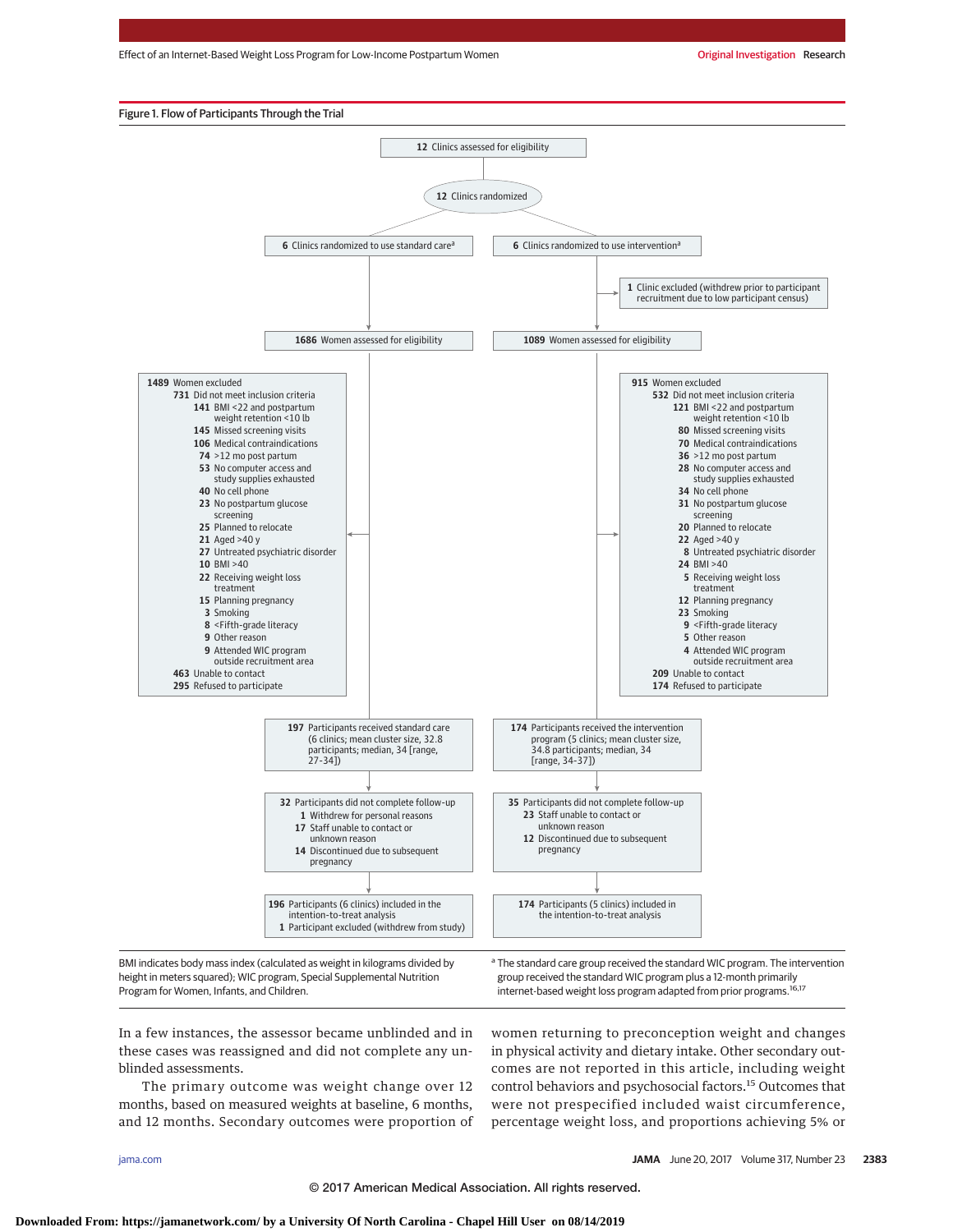more and 10% or more weight loss. Post hoc analyses estimated program costs from a payer perspective.

Weight was assessed in lightweight clothing using a calibrated scale. Height was measured without shoes. Prepregnancy weight was based on self-report at the time of the last menstrual period.<sup>21,22</sup> Waist circumference was measured at the midpoint between the highest point of the iliac crest and the lowest point of the costalmargin using a tapemeasure. Race and ethnicity, education, income, employment status, and parity were assessed as potential intervention moderators and measured using self-report questionnaires with fixed categories. Adverse events were based on participant report of the number of injuries associated with physical activity, newmedical diagnoses, overnight hospitalizations, and experiences of low breastmilk supply.

Dietary intake was assessed using 24-hour recalls on 2 random days over a week and completed using the National Cancer Institute Automated Self-Administered 24-Hour (ASA24) dietary assessment tool. <sup>23,24</sup> A waist-worn accelerometer (GT3X+; ActiGraph) measured physical activity.<sup>25</sup> Wear time was determined using the Choi algorithm.<sup>26</sup> For inclusion in the analysis, the accelerometer had to be worn 8 hours or longer per day and worn for at least 2 days but no more than 7 days.

In exploratory analysis, costs were estimated from the payer perspective and excluded 1-time "sunk costs" (eg, intervention, equipment costs, staff training). Mean labor costs for intervention delivery (ie, monthly 60-minute group visits; 15 minutes per week message board monitoring) were estimated at 12.16 hours per participant  $\times$  the mean hourly rate of a community health worker (\$17.95 per hour).<sup>27</sup> Labor costs included having a computer scientist troubleshoot technical issues (15 minutes per participant × \$40.95 per hour).<sup>28</sup> Nonlabor costs (eg, paper materials, scales, pedometers) were estimated at \$48.00 per participant.

## Statistical Analysis

# Sample Size

The targeted sample size of 12 clinics with 34 participants per clinic (N = 408) was projected to provide 80% or more power to detect a clinically important<sup>5,29,30</sup> difference of 2 kg or more in weight change between the 2 groups over 12 months with an SD of 4.5 kg and an intraclass correlation of  $0.02$ ,  $31,32$  using a 2-sided *t* test with a significance level of .05. The minimal clinically important difference of 2 kg was selected based on prior research showing that 1 kg or more of postpartum weight retention<sup>5</sup> and modest gains of 0.8 kg to 1 kg per year in young adults<sup>29</sup> have been linked with metabolic disease; also, modest 2% to 5% weight losses have been shown to have metabolic health benefits.<sup>30</sup> The sample size calculations accommodated the possibility of 2 clinic withdrawals (ie, potential analytic sample of 10 clinics), and an overall participant attrition of up to 30% (122 of 407 participants) and intention-totreat analyses.

# Statistical Analysis Plan

Missing data were assumed to be missing at random. The approach included a likelihood-based, linear mixed-effects model that included the randomized clinics (and excluded 1 clinic that withdrew) and all participants in these clinics as random effects. This model allowed for participants to have partial missing response data and still be included in the model without imputation. Also, a sensitivity analysis was conducted for the primary outcome in which 10 random multivariate normal imputations based on the observed variables (group, ethnicity, education, income, employment status, waist circumference, and weight) at previous assessments were used to impute missing weight data. Model parameter estimates from the imputed data sets were pooled, compared with estimates from the primary analysis, and verified to be within 2 standard errors of each other. The *t* tests or  $\chi^2$  tests were used to compare women with complete and incomplete records on group assignment, maternal BMI, ethnicity, weeks post partum, income, education, and age.

To test the primary hypothesis, a generalized linear mixed-effect model was used (intervention group as a fixed effect and clinic and subject as random effects). A group × time interaction term (fixed effect) tested whether the change in weight over time differed significantly. The model included participant-level covariates (ie, ethnicity, weeks post partum at study entry, lactation, and age). Partial *F* tests were first used to simultaneously test all main effects and interactions. If the group  $\times$  time interaction was statistically significant (*P* < .005), the equality of mean changes in the 2 groups at each intermediate time point was tested. Similar linear mixed-effects models with the same participant covariates were conducted to examine changes over time in waist circumference, percentage of weight lost, and generalized linear mixed-effects models with binomial errors and logit link were used to examine effects on proportions achieving prepregnancy weight or below, and proportions achieving 5% or more and 10% or more reduction in initial body weight. Unadjusted *P* values were reported,<sup>33,34</sup> but a Bonferroni correction factor (*P* < .005) based on 10 comparisons was used for interpretation of significance (family-wise error rate = 0.05). Linear mixed-effects models were also used to examine whether baseline variables (ethnicity, education, employment, lactation, BMI category at study entry, income, age, weeks post partum at entry, and parity) moderated weight loss outcomes. In all analyses, model conditions for numeric responses were verified with diagnostic plots. Partial correlation analysis examined the relationship between engagement variables (eg, login frequency, attendance) and weight change, adjusting for the same covariates. R (R Foundation), version 3.3.1; SPSS (IBM), version 23; and JMP (SAS Institute), version 12.2.0, statistical software packages were used for all analyses.

# Results

Figure 1 summarizes the flow of participants through the study. Of the 12 WIC clinics approached for participation, all agreed to participate and were randomized at study onset. Prior to initiation of participant recruitment but after randomization, 1 intervention clinic withdrew participation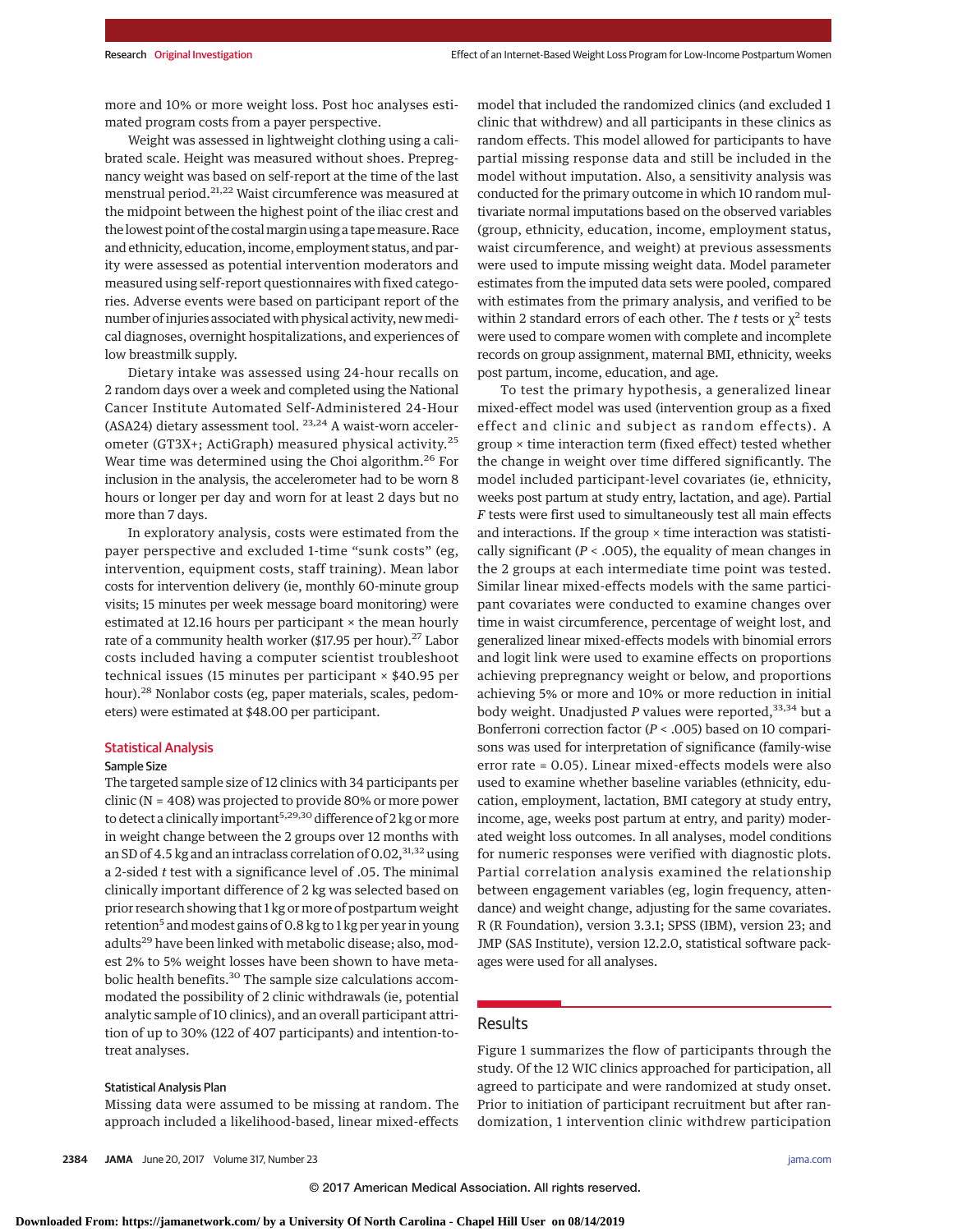| Table 1. Baseline Characteristics of Postpartum Participants in the Standard Care vs Intervention Groups |                      |                                               |                                              |  |  |
|----------------------------------------------------------------------------------------------------------|----------------------|-----------------------------------------------|----------------------------------------------|--|--|
| Characteristic                                                                                           | Total<br>$(N = 370)$ | <b>Standard Care Group</b><br>$(n = 196)^{a}$ | <b>Intervention Group</b><br>$(n = 174)^{a}$ |  |  |
| Age, mean (SD), y                                                                                        | 28.1 (5.4)           | 28.6(5.5)                                     | 27.5(5.2)                                    |  |  |
| Hispanic/Latino, No. (%)                                                                                 |                      |                                               |                                              |  |  |
| Yes                                                                                                      | 302 (81.6)           | 156 (79.6)                                    | 146 (83.9)                                   |  |  |
| No                                                                                                       | 68 (18.3)            | 40 (20.4)                                     | 28 (16.1)                                    |  |  |
| Marital status, No. $(\%)^b$                                                                             |                      |                                               |                                              |  |  |
| Married or with significant other                                                                        | 285 (77.9)           | 145 (74.7)                                    | 140 (81.4)                                   |  |  |
| Divorced                                                                                                 | 19(5.2)              | 13(6.7)                                       | 6(3.5)                                       |  |  |
| Widowed or never married                                                                                 | 62 (16.9)            | 36(18.6)                                      | 26(15.1)                                     |  |  |
| Education, No. $(\%)^b$                                                                                  |                      |                                               |                                              |  |  |
| Grade school or junior high                                                                              | 80 (21.7)            | 43 (22.1)                                     | 37 (21.3)                                    |  |  |
| High school                                                                                              | 136 (36.9)           | 71 (36.4)                                     | 65 (37.4)                                    |  |  |
| Some college and college                                                                                 | 153 (41.5)           | 81 (41.5)                                     | 72 (41.4)                                    |  |  |
| Employment, No. (%) <sup>b</sup>                                                                         |                      |                                               |                                              |  |  |
| Unemployed                                                                                               | 273 (74.0)           | 150 (76.8)                                    | 123 (70.7)                                   |  |  |
| Homemaker                                                                                                | 169                  | 94                                            | 75                                           |  |  |
| Student                                                                                                  | 20                   | 12                                            | 8                                            |  |  |
| <b>Maternity leave</b>                                                                                   | 41                   | 23                                            | 18                                           |  |  |
| Other                                                                                                    | 43                   | 21                                            | 22                                           |  |  |
| Employed                                                                                                 | 96(26.0)             | 45(23.1)                                      | 51 (29.3)                                    |  |  |
| Clerical                                                                                                 | 30                   | 14                                            | 16                                           |  |  |
| Trade and factory                                                                                        | 22                   | 12                                            | 10                                           |  |  |
| Professional                                                                                             | 12                   | 6                                             | 6                                            |  |  |
| Other                                                                                                    | 32                   | 13                                            | 19                                           |  |  |
| Annual household income, No. (%), \$ <sup>b</sup>                                                        |                      |                                               |                                              |  |  |
| $<$ 10000                                                                                                | 69 (18.8)            | 40 (20.6)                                     | 29(16.7)                                     |  |  |
| 10 000-19 999                                                                                            | 114 (31.0)           | 61 (31.4)                                     | 53 (30.5)                                    |  |  |
| 20 000-29 999                                                                                            | 107(29.1)            | 51 (26.3)                                     | 56 (32.2)                                    |  |  |
| ≥30 000                                                                                                  | 78 (21.2)            | 42 (21.6)                                     | 36 (20.7)                                    |  |  |
| Childbearing history, No. (%)                                                                            |                      |                                               |                                              |  |  |
| Primiparous                                                                                              | 95 (25.7)            | 51(26.0)                                      | 44 (25.3)                                    |  |  |
| Multiparous <sup>c</sup>                                                                                 | 275 (74.3)           | 145 (74.0)                                    | 130 (74.7)                                   |  |  |
| Months post partum, mean (SD)                                                                            | 5.2(3.2)             | 5.0(3.2)                                      | 5.6(3.1)                                     |  |  |
| Currently breastfeeding, No. (%)                                                                         | 231 (62.4)           | 110 (63.2)                                    | 121(61.7)                                    |  |  |
| Waist circumference, mean (SD), cm                                                                       | 98.4 (11.5)          | 98.0 (11.6)                                   | 98.9 (11.4)                                  |  |  |
| Weight, mean (SD), kg                                                                                    | 79.9 (5.6)           | 79.8 (16.3)                                   | 80.1 (14.8)                                  |  |  |
| BMI, mean (SD)                                                                                           | 31.7(5.1)            | 31.6(5.2)                                     | 31.9 (5.0)                                   |  |  |
| At study entry, No. (%)                                                                                  |                      |                                               |                                              |  |  |
| $22 - 24.9$ <sup>d</sup>                                                                                 | 13(3.5)              | 7(3.6)                                        | 6(3.4)                                       |  |  |
| 25.0-29.9                                                                                                | 146 (39.6)           | 82 (42.1)                                     | 64 (36.8)                                    |  |  |
| $\geq$ 30                                                                                                | 210 (56.9)           | 106 (54.4)                                    | 104 (59.8)                                   |  |  |
| Prepregnancy, No. (%)b,e                                                                                 |                      |                                               |                                              |  |  |
| ≤24.9                                                                                                    | 97(26.5)             | 52 (26.9)                                     | 45 (25.9)                                    |  |  |
| 25.0-29.9                                                                                                | 141 (38.4)           | 74 (38.3)                                     | 67 (38.5)                                    |  |  |
| $\geq$ 30                                                                                                | 129 (35.1)           | 67 (34.7)                                     | 62 (35.6)                                    |  |  |
| PPWR, mean (SD) kg                                                                                       | 7.8(7.4)             | 7.4 (7.3)                                     | 8.2(7.4)                                     |  |  |
| $\leq$ 5 kg above prepregnancy weight, No, $(\%)^b$                                                      | 117 (32.0)           | 50(25.9)                                      | 67(38.5)                                     |  |  |

Abbreviations: BMI, body mass index (calculated as weight in kilograms divided by height in meters squared); PPWR; postpartum weight retention (calculated as the difference between self-reported prepregnancy weight and weight measured at study entry).

- a The standard care group received the standard Special Supplemental Nutrition Program for Women, Infants, and Children (WIC program). The intervention group received the standard WIC program plus a 12-month primarily internet-based weight loss program adapted from prior programs.<sup>16,17</sup>
- **b** Some participants declined to answer the questions regarding marital status (standard care, 2; intervention, 2), education (standard care, 2), employment (standard care, 1), income (standard care, 2), and preconception weight (standard care, 3).
- <sup>c</sup> Seven participants reported having twins during their most recent pregnancy.
- <sup>d</sup> For inclusion, participants could have a BMI of 25 or more or could have a BMI from 22 to 24.9 but had to exceed their prepregnancy weight by 4.5 kg or more.
- <sup>e</sup> BMI status before pregnancy was based on self-reported preconception weight and measured height at study entry.

due to declines in staff, space, and participant census, leaving an expected sample size of 374. The target sample size of 34 participants was met in 8 clinics, exceeded in 2 clinics  $(n = 35$  and  $n = 37)$ , not met in 1 clinic  $(n = 27)$ , reflecting a total enrollment of 371. Participants were a mean age of 28 years, predominantly Hispanic (81.6%), a mean 7.8 kg above prepregnancy weight, and a mean 5.2 months post partum; the 2 study groups did not significantly differ on baseline measures (Table 1). Participant retention was 92.7% at 6 months and 89.2% at 12 months. The demographic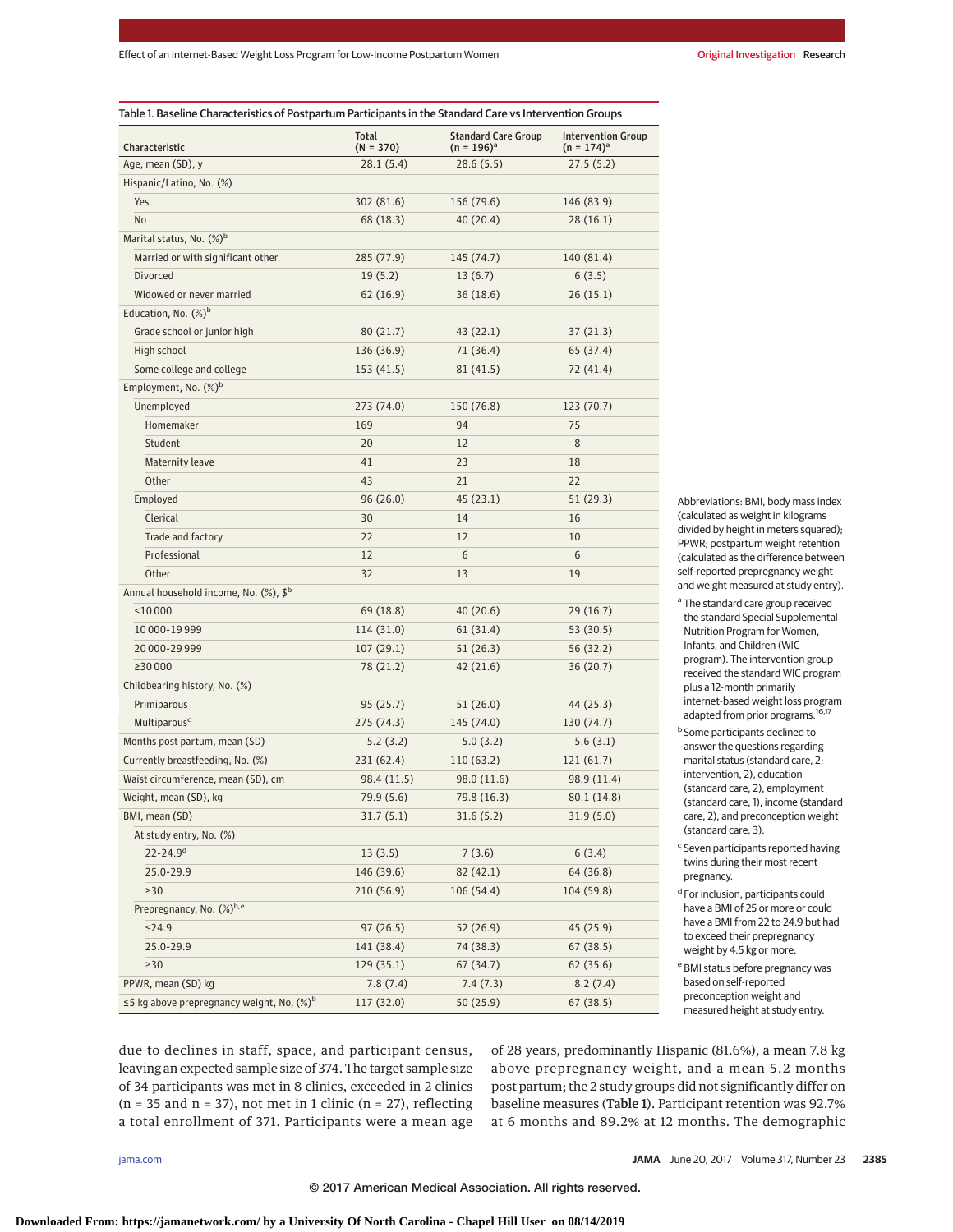Table 2. Change in Weight, Waist Circumference, and Percentage of Weight Lost for Postpartum Participants in the Standard Care vs Intervention Groups

|                                                                                           | <b>Standard Care Group</b><br><b>Intervention Group</b> |                                     | <b>Between-Group Differences</b>                                                 |                   | Model P Values <sup>b</sup> |                   |                                  |
|-------------------------------------------------------------------------------------------|---------------------------------------------------------|-------------------------------------|----------------------------------------------------------------------------------|-------------------|-----------------------------|-------------------|----------------------------------|
|                                                                                           | $(n = 193)^{a}$                                         | $(n = 174)^a$                       | (95% CI)                                                                         | P Value           | Group <sup>c</sup>          | Time <sup>d</sup> | Group $\times$ Time <sup>e</sup> |
| Primary Outcome, Least-Squares Mean (95% CI) <sup>f</sup>                                 |                                                         |                                     |                                                                                  |                   |                             |                   |                                  |
| Weight, kg                                                                                |                                                         |                                     |                                                                                  |                   | .63                         | < .001            | < .001                           |
| <b>Baseline</b>                                                                           | 82.4<br>(77.9 to 87.1)                                  | 82.5<br>$(77.5 \text{ to } 87.5)$   |                                                                                  |                   |                             |                   |                                  |
| Change from<br>baseline to 6 mo                                                           | $-1.0$<br>$(-1.8 to -0.2)$                              | $-3.1$<br>$(-4.0 to -2.3)$          | 2.1<br>(0.9 to 3.3)                                                              | < 0.01            |                             |                   |                                  |
| Change from<br>baseline to 12 mo                                                          | $-0.9$<br>$(-1.7 to -0.1)$                              | $-3.2$<br>$(-4.1 to -2.4)$          | 2.3<br>(1.1 to 3.5)                                                              | < .001            |                             |                   |                                  |
| Outcomes Not Prespecified, Least-Squares Mean (95% CI) <sup>f</sup>                       |                                                         |                                     |                                                                                  |                   |                             |                   |                                  |
| Waist circumference, cm                                                                   |                                                         |                                     |                                                                                  |                   | .63                         | < .001            | < .001                           |
| <b>Baseline</b>                                                                           | 98.8<br>$(96.0 \text{ to } 101.7)$                      | 99.7<br>$(96.5 \text{ to } 102.9)$  |                                                                                  |                   |                             |                   |                                  |
| Change from<br>baseline to 6 mo                                                           | $-1.0$<br>$(-2.0 to 0.01)$                              | $-4.0$<br>$(-5.1 to -3.0)$          | 3.0<br>$(1.5 \text{ to } 4.5)$                                                   | < 0.01            |                             |                   |                                  |
| Change from<br>baseline to 12 mo                                                          | $-1.2$<br>$(-2.2$ to $-0.2)$                            | $-4.0$<br>$(-5.1 to -2.9)$          | 2.8<br>$(1.3 \text{ to } 4.3)$                                                   | < .001            |                             |                   |                                  |
| Weight change from baseline, %                                                            |                                                         |                                     |                                                                                  |                   | .003                        | .96               | .75                              |
| Change from<br>baseline to 6 mo                                                           | $-2.0$<br>$(-3.3 to -0.8)$                              | $-4.9$<br>$(-6.2 \text{ to } -3.5)$ | 2.8<br>(1.3 to 4.3)                                                              | < 0.03            |                             |                   |                                  |
| Change from<br>baseline to 12 mo                                                          | $-1.9$<br>$(-3.13 \text{ to } -0.7)$                    | $-5.0$<br>$(-6.3 to -3.7)$          | 3.1<br>$(1.6 \text{ to } 4.6)$                                                   | < 0.002           |                             |                   |                                  |
| Proportion achieving<br>weight loss outcomes<br>from baseline to 12 mog                   |                                                         |                                     | Between-Group Difference,<br>No. of Participants<br>(% [95% CI])                 |                   |                             |                   |                                  |
| ≥5% Weight loss, No. (%) <sup>9</sup>                                                     | 63 (31.9)                                               | 85 (48.7)                           | 22 (16.8[6.3 to 27.1])                                                           | .005 <sup>9</sup> |                             |                   |                                  |
| ≥10% Weight loss, No. $(\%)^9$                                                            | 25(12.8)                                                | 45(26.0)                            | 20 (13.2[4.6 to 21.7])                                                           | .0079             |                             |                   |                                  |
| <sup>a</sup> The standard care group received the standard Special Supplemental Nutrition |                                                         |                                     | partial F test P < .001, $R^2$ = 0.91; for percent weight change, partial F test |                   |                             |                   |                                  |

<sup>a</sup> The standard care group received the standard Special Supplemental Nutrition Program for Women, Infants, and Children (WIC program). The intervention group received standard WIC program plus a 12-month primarily internet-based weight loss program adapted from prior programs.<sup>16,17</sup>

**b** Based on linear mixed-effects model with covariates (ie, ethnicity, weeks post partum at study entry, lactation, and age). Three women from the standard care group were missing 1 or more covariate measurements at study entry and were excluded from analysis.

 $c$  Indicates whether there were any significant group differences in the outcome measure overall, regardless of time.

d Indicates whether the outcome changed over time, regardless of group.

e Indicates group differences in the outcome over time. Model validation results: for weight, partial F test  $P < .001$ ,  $R^2 = 0.96$ ; for waist circumference,

characteristics did not significantly differ between participants who attended vs did not attend the 12-month visit.

#### Primary Outcome

Weight change variables are summarized in Table 2. A significant interaction between group and time was observed, with greater weight loss in the intervention group than the standard care group ( $P < .001$ ; Figure 2). Over 12 months, the standard care group lost an average of 0.9 kg, whereas the intervention group lost 3.2 kg. Weight loss was 2.3 kg (95% CI, 1.1 to 3.5) greater in the intervention group compared with the standard care group over 12 months (*P* < .001). Results from the sensitivity analysis using multiple imputations were similar with a weight loss at 12 months of 2.9 kg in the intervention group and 1.3 kg in the standard care group, representing a difference of 1.6 kg (95% CI, 0.1 to 3.0; *P* = .03). Several demographic

response under each treatment condition evaluated for covariates (ie, ethnicity, weeks post partum at study entry, lactation, and age) at their mean levels. <sup>g</sup> Predicted counts based on generalized linear model with covariates

<sup>f</sup> Presented as least-squares mean (95% CI), which is the model-estimated

(ie, ethnicity, weeks post partum at study entry, lactation, and age); the resulting odds ratio for group differences in 5% or more weight loss was 2.0 (95% CI, 1.2-3.3) and for 10% or more weight loss was 2.4 (95% CI, 1.3-4.6). Raw (unadjusted) counts for proportions reaching 5% or more weight loss at 12 months were 56 of 172 participants in the standard care group and 67 of 152 in the intervention group; for 10% or more weight loss, 23 of 172 participants for the standard care group and 35 of 152 for the intervention group.

factors were examined collectively as potential treatment effect modifiers. No significant moderators emerged  $(F_{13,332} = 0.75; P = .71).$ 

#### Secondary Outcomes

 $P = 0.02$ ,  $R^2 = 0.76$ .

The intervention increased the percentage of participants who achieved preconception weight or below (*P* < .001) (Table 3). Overall, 32.8% of the intervention group and 18.6% of the standard care group were at preconception weight or below by 12 months, representing a difference of 14.2 percentage points (95% CI, 4.7 to 23.5; *P* < .001). The intervention had no significant (*P* = .76) effects on moderate to vigorous physical activity (difference, −0.7 min/d [95% CI, −42.0 to 10.6]) or other activity parameters, which declined over time (Table 4). Calorie intake declined over time (Table 4), but there were no significant (*P* = .06) group differences (difference, −154 kcal/d [95% CI, −325 to 17]).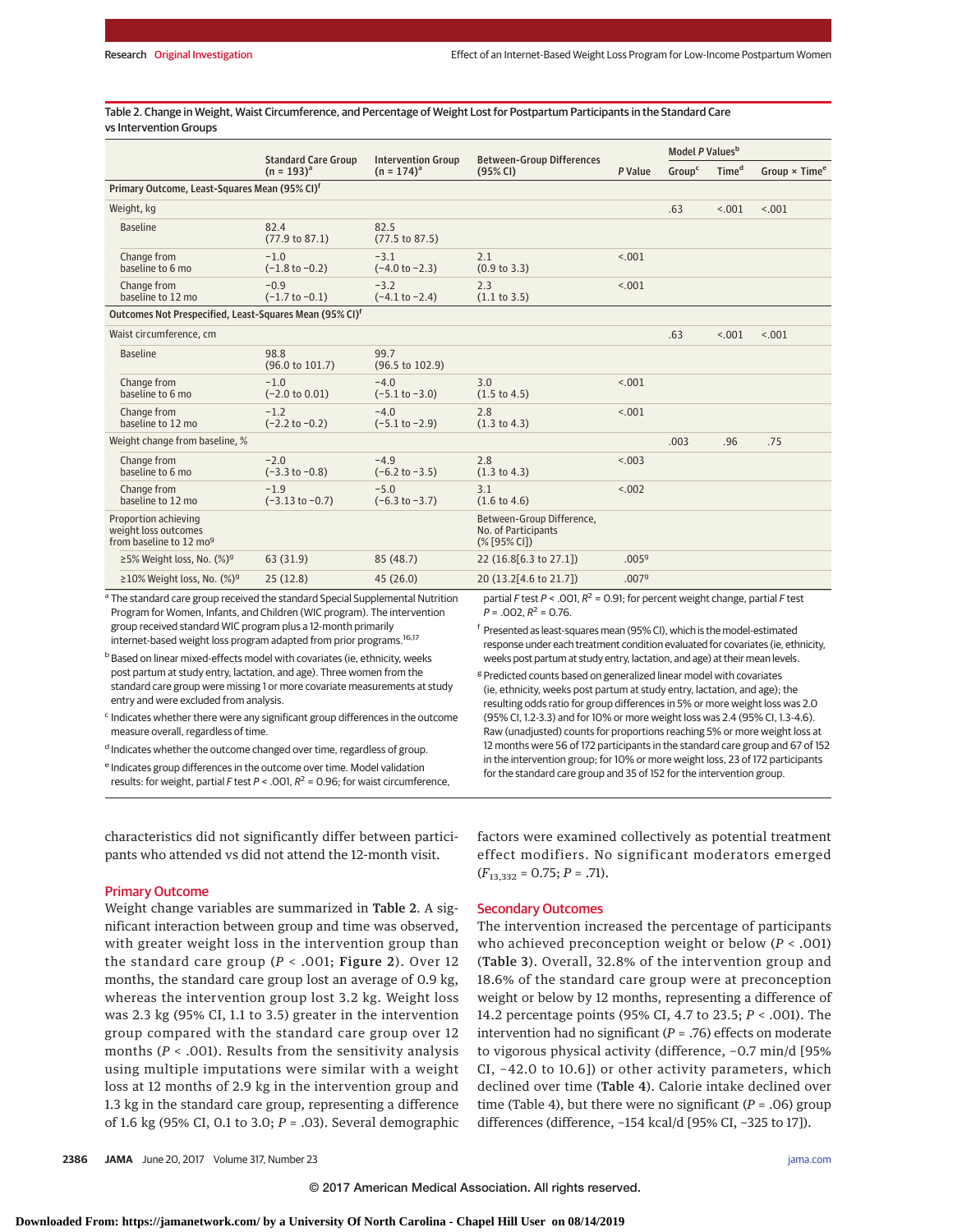#### Outcomes Not Prespecified

As shown in Table 2, at 12 months, waist circumference was lower in the intervention group compared with the standard care group (difference, 2.8 cm [95% CI, 1.3 to 4.3]; *P* < .001). Also, the percentage of weight loss over 12 months was higher in the intervention group than the standard care group (difference, 3.1 percentage points [95% CI, 1.6 to 4.6]; *P* < .002) (Table 2). The proportion reaching 5% or more weight loss was higher in the intervention group than in the standard care group at 12 months (difference, 16.8 percentage points [95% CI, 6.3 to 27.1]; *P* < .005), as was the proportion reaching 10% or more weight loss (difference, 13.2 percentage points [95% CI, 4.6 to  $21.7$ ;  $P = .007$ ).

#### Post Hoc Outcomes

Estimated mean labor costs for intervention delivery (\$218.27) and technical assistance (\$10.23 per participant) totaled \$228.50 per participant annually, and nonlabor costs (eg, paper materials, scales, pedometers) were approximately \$48.00 per participant. Thus, total per-participant costs from the payer perspective were estimated at \$276.00 per participant annually.

#### Intervention Adherence

The mean number of logins was 74.0 (SD, 111.0) overall and 6.0 (SD, 9.3) logins per month; these means included the 12 participants who never logged onto the website. Login frequency was significantly related to 12-month weight loss  $(R = 0.25; P = .003)$ . Attendance at monthly group meetings (range, 0-12 meetings) was a mean 4.4 (SD, 2.7) visits overall, representing 37% of expected visit attendance. Attendance at group visits was also significantly correlated with greater 12 month weight loss (*R* = 0.18; *P* = .03).

#### Adverse Events

No important group differences were observed in safety alerts or adverse events (Table 5).

# **Discussion**

This cluster randomized trial found that an internet-based weight loss program integrated into the WIC program with monthly group visits was effective in promoting significant weight loss in low-income postpartum women. The intervention was effective across all demographic characteristics and among women who were breastfeeding and not breastfeeding.





Error bars indicate 95% CIs. The standard care group received the standard Special Supplemental Nutrition Program for Women, Infants, and Children (WIC program). The intervention group received the standard WIC program plus a 12-month primarily internet-based weight loss program adapted from prior programs.<sup>16,17</sup> Three women from the standard care group were missing covariate measures at study entry and were excluded from this analysis.

a Results were from an intention-to-treat analysis using a linear mixed-effects model with covariates (ethnicity, weeks post partum at study entry, lactation, and age).

Table 3. Proportions at or Below Preconception Weight for Postpartum Participants in the Standard Care vs Intervention Groups<sup>a</sup>

|                                                                                         | No. of Participants/Total Participants (%)                              |                                                                           | Between-Group Differences,                                                                                                                             |         |  |
|-----------------------------------------------------------------------------------------|-------------------------------------------------------------------------|---------------------------------------------------------------------------|--------------------------------------------------------------------------------------------------------------------------------------------------------|---------|--|
|                                                                                         | Standard Care Groupb<br>Intervention Groupb                             |                                                                           | No. of Participants (% [95% CI]) <sup>c,d</sup>                                                                                                        | P Value |  |
| <b>Baseline</b>                                                                         |                                                                         |                                                                           |                                                                                                                                                        |         |  |
| Adjusted <sup>c,d</sup>                                                                 | 28/193 (14.4)                                                           | 15/174(8.5)                                                               |                                                                                                                                                        |         |  |
| Unadjusted                                                                              | 32/193(16.6)                                                            | 16/174(9.2)                                                               |                                                                                                                                                        |         |  |
| 6 mo                                                                                    |                                                                         |                                                                           |                                                                                                                                                        |         |  |
| Adjusted <sup>d</sup>                                                                   | 35/193 (18.3)                                                           | 51/174 (29.2)                                                             | 16 (10.9 [2.0 - 20.4])                                                                                                                                 | < 0.01  |  |
| Unadjusted                                                                              | 37/179 (20.6)                                                           | 50/161(31.7)                                                              |                                                                                                                                                        |         |  |
| $12 \text{ mo}$                                                                         |                                                                         |                                                                           |                                                                                                                                                        |         |  |
| Adjusted <sup>d</sup>                                                                   | 36/193 (18.6)                                                           | 57/174 (32.8)                                                             | $21(14.2[4.7-23.5])$                                                                                                                                   | < 0.001 |  |
| Unadjusted                                                                              | 36/172 (20.9)                                                           | 51/152(35.6)                                                              |                                                                                                                                                        |         |  |
| plus 0.9 kg.                                                                            | a Preconception weight was defined as self-reported prepregnancy weight |                                                                           | at study enrollment, were at or below their self-reported prepregnancy weight<br>plus 0.9 kg. At enrollment, women were a mean 5.2 months post partum. |         |  |
| $^{\rm b}$ The standard care group received the standard Coesial Cupplemental Nutrition |                                                                         | Dredicted counts were based on a generalized linear model with covariates |                                                                                                                                                        |         |  |

e group receive Program for Women, Infants, and Children (WIC program). The intervention group received the standard WIC program plus a 12-month primarily internet-based weight loss program adapted from prior programs.<sup>16,17</sup>

<sup>c</sup> Three women were excluded from the standard care group due to missing covariates. Data reflect No. of Participants/Total No. (%) of women who,

d on a genera (ie, ethnicity, weeks post partum at study entry, lactation, and age); the resulting odds ratio for group differences at 6 months was 1.9 (95% CI, 1.4-2.4)

and at 12 months was 2.1 (95% CI, 1.6-2.6). Only the adjusted values were analyzed for between-group difference.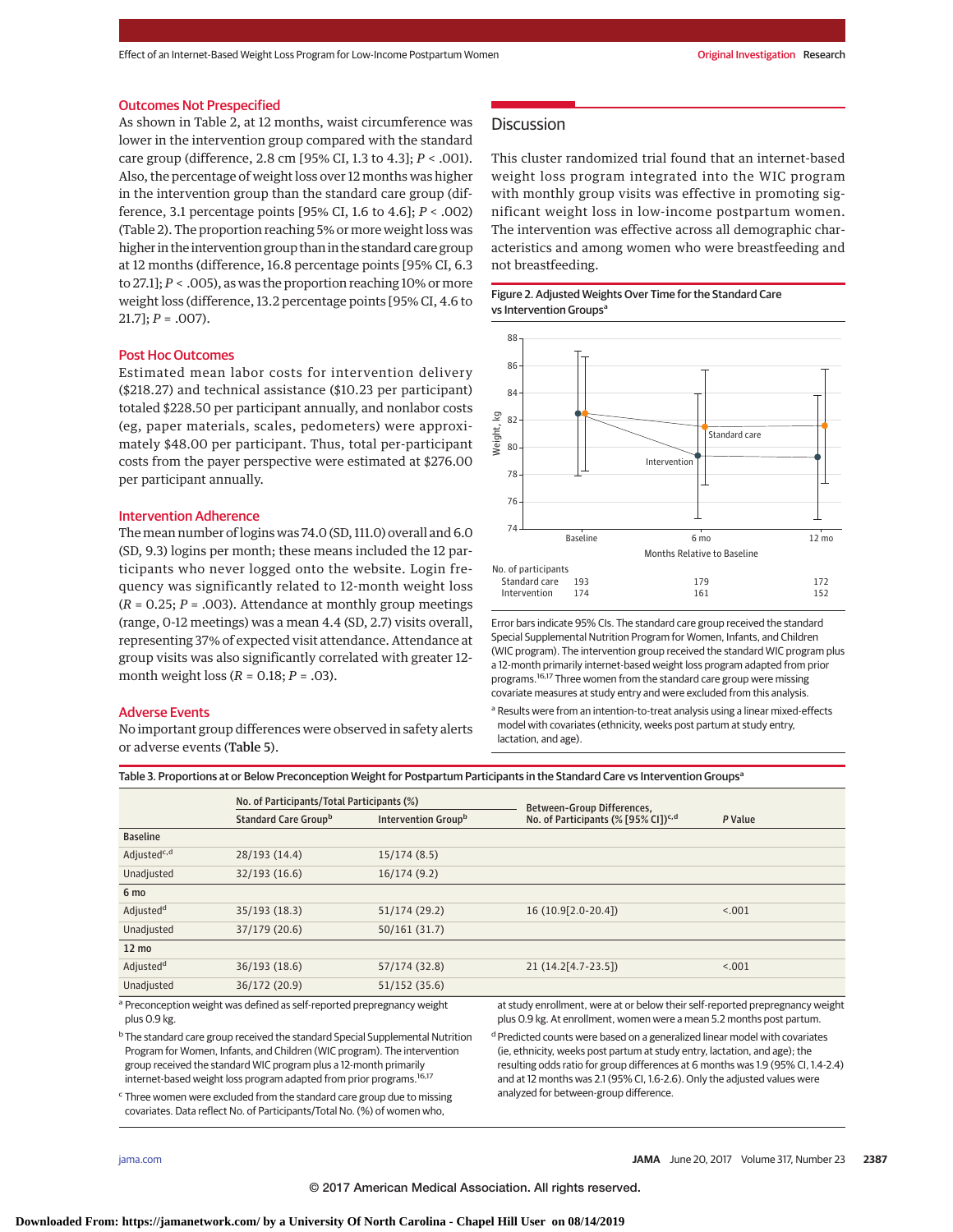|                                                                  | Standard Care Group <sup>c</sup>               |                               | Intervention Group <sup>c</sup>                |                               | Between-Group                 |            | Model P Values <sup>d</sup> |                   |                              |
|------------------------------------------------------------------|------------------------------------------------|-------------------------------|------------------------------------------------|-------------------------------|-------------------------------|------------|-----------------------------|-------------------|------------------------------|
|                                                                  | Least-Squares<br>Mean $(95\%$ CI) <sup>h</sup> | No. of<br><b>Participants</b> | Least-Squares<br>Mean $(95\%$ CI) <sup>h</sup> | No. of<br><b>Participants</b> | Differences,<br>Mean (95% CI) | P<br>Value | Group <sup>e</sup>          | Time <sup>f</sup> | Group<br>× Time <sup>g</sup> |
| Sedentary, min/d                                                 |                                                |                               |                                                |                               |                               |            | .88                         | < .001            | .46                          |
| <b>Baseline</b>                                                  | 319 (288 to 350)                               | 160                           | 298 (264 to 332)                               | 136                           |                               |            |                             |                   |                              |
| Change from<br>baseline to 6 mo                                  | $-49$ ( $-84$ to $-14$ )                       | 103                           | $-27$ ( $-65$ to 12)                           | 92                            | 23 (-30 to 75)                | .40        |                             |                   |                              |
| Change from<br>baseline to 12 mo                                 | $-75$ ( $-112$ to $-37$ )                      | 85                            | $-42$ ( $-83$ to 0)                            | 70                            | 33 (-24 to 90)                | .24        |                             |                   |                              |
| Light-intensity physical activity<br>(1.5 to <3.0 METs), min/d   |                                                |                               |                                                |                               |                               |            | .47                         | $001$ .71         |                              |
| <b>Baseline</b>                                                  | 261 (229 to 294)                               | 160                           | 266 (231 to 302)                               | 136                           |                               |            |                             |                   |                              |
| Change from<br>baseline to 6 mo                                  | $-66$ ( $-98$ to $-34$ )                       | 103                           | $-46$ ( $-81$ to $-11$ )                       | 92                            | 20 (-28 to 68)                | .41        |                             |                   |                              |
| Change from<br>baseline to 12 mo                                 | $-77$ ( $-111$ to $-42$ )                      | 85                            | $-70$ ( $-108$ to $-32$ )                      | 70                            | $7$ (-45 to 59)               | .80        |                             |                   |                              |
| Total moderate to vigorous<br>physical activity (≥3 METs), min/d |                                                |                               |                                                |                               |                               |            | .61                         | .03               | .76                          |
| <b>Baseline</b>                                                  | 37.7 (30.7 to 44.6) 160                        |                               | 38.9 (31.3 to 46.4)                            | 136                           |                               |            |                             |                   |                              |
| Change from<br>baseline to 6 mo                                  | $-5.6$ ( $-12.6$ to 1.3) 103                   |                               | $-2.3$ ( $-9.9$ to 5.2)                        | 92                            | $3.3$ ( $-7.1$ to 13.7)       | .53        |                             |                   |                              |
| Change from<br>baseline to 12 mo                                 | $-7.2$ ( $-14.6$ to 0.3)                       | 85                            | $-7.8$ ( $-16.1$ to 0.4)                       | 70                            | $-0.7$ ( $-42.0$ to $10.6$ )  | .91        |                             |                   |                              |
| Total calories, kcal/dh                                          |                                                |                               |                                                |                               |                               |            | .02                         | < .001            | .06                          |
| <b>Baseline</b>                                                  | 1785 (1691 to 1879)                            | 191                           | 1762 (1661 to 1863)                            | 170                           |                               |            |                             |                   |                              |
| Change from<br>baseline to 6 mo                                  | $-123$ ( $-232$ to $-13$ )                     | 154                           | $-299$ ( $-418$ to $-181$ )                    | 129                           | $-176$ ( $-340$ to $-12$ )    | .03        |                             |                   |                              |
| Change from<br>baseline to 12 mo                                 | $-144$ (-257 to -32)                           | 143                           | $-298$ ( $-423$ to $-174$ )                    | 111                           | $-154$ ( $-325$ to 17)        | .07        |                             |                   |                              |
|                                                                  | Percentage of calories from carbohydrates      |                               |                                                |                               |                               |            | .01                         | .71               | .46                          |
| <b>Baseline</b>                                                  | 48.4 (46.7 to 50.1)                            | 192                           | 50.0 (48.1 to 51.9)                            | 170                           |                               |            |                             |                   |                              |
| Change from<br>baseline to 6 mo                                  | $-0.9$ ( $-2.8$ to 1.0)                        | 154                           | $0.3$ (-1.9 to 2.4)                            | 129                           | 1.1 $(-4.1 \text{ to } 1.8)$  | .44        |                             |                   |                              |
| Change from<br>baseline to 12 mo                                 | $-1.5$ ( $-3.5$ to 0.5)                        | 143                           | $0.3$ (-1.9 to 2.5)                            | 111                           | 1.8 $(-4.9 \text{ to } -1.2)$ | .23        |                             |                   |                              |
| Percentage of calories from protein                              |                                                |                               |                                                |                               |                               |            | .88                         | .53               | .49                          |
| <b>Baseline</b>                                                  | $17.1(16.2 \text{ to } 18.1)$                  | 192                           | 17.2 (16.2 to 18.1)                            | 170                           |                               |            |                             |                   |                              |
| Change from<br>baseline to 6 mo                                  | $0.0$ (-0.9 to 0.93)                           | 154                           | $0.5$ (-0.5 to 1.6)                            | 129                           | $-0.5$ ( $-1.9$ to 0.9)       | .44        |                             |                   |                              |
| Change from<br>baseline to 12 mo                                 | $0.6$ (-0.4 to 1.51)                           | 143                           | $0.2$ (-0.9 to 1.3)                            | 111                           | $0.4$ (-1.0 to 1.8)           | .63        |                             |                   |                              |
| Percentage of calories from fat                                  |                                                |                               |                                                |                               |                               |            | .02                         | .91               | .52                          |
| <b>Baseline</b>                                                  | 35.2 (33.7 to 36.6) 192                        |                               | 33.4 (31.8 to 34.9)                            | 170                           |                               |            |                             |                   |                              |
| Change from<br>baseline to 6 mo                                  | $0.8$ (-0.74 to 2.3) 154                       |                               | $-0.5$ ( $-2.1$ to 1.2)                        | 129                           | $1.2$ (-1.1 to 3.5)           | .27        |                             |                   |                              |
| Change from<br>baseline to 12 mo                                 | $0.4$ (-1.2 to 1.9)                            | 143                           | $0.2$ (-1.6 to 1.9)                            | 111                           | $0.2$ (-2.2 to 2.6)           | .86        |                             |                   |                              |

Abbreviation: MET, metabolic equivalent.

<sup>a</sup> Physical activity was based on objective assessment for a 1-week period; 97.5% of participants (361 of 370) completed this at baseline, 71.0% (263 of 370) at 6 months, and 60.5% (224 of 370) at 12 months. Of these, proportions with valid data were 296 of 361 participants (82%) at baseline; 195 of 263 participants (74%) at 6 months and 155 of 224 participants (69%) at 12 months. The analysis excluded 28 women (16 from the standard care group and 12 from the intervention group) due to suboptimal actigraph wear time at all 3 assessments (ie, <8 h and <2 d) and 3 from the standard care group due to missing covariates, resulting in 339 included in the analytic sample. Participants who completed vs did not complete the actigraph measures at 12 months did not significantly differ in group assignment, age, ethnicity, weight status, weeks post partum, income, or employment at study entry.

b Diet was based on data from the Automated Self-Administered 24-Hour dietary assessment tool; 99.2% of participants (367 of 370) completed this assessment at baseline, 78.1% (289 of 370) at 6 months, and 69.7% (258 of 370) at 12 months. The analysis excluded 3 women from the standard care group due to missing covariates, resulting in 367 included in the analytic

sample. Participants who completed vs did not complete the diet measure at 12 months did not significantly differ in group assignment, age, ethnicity, weight status, weeks post partum, income, or employment at study entry.

<sup>c</sup> The standard care group received the standard Special Supplemental Nutrition Program for Women, Infants, and Children (WIC program). The intervention group received the standard WIC program plus a 12-month primarily internet-based weight loss program adapted from prior programs.<sup>16,17</sup>

- $d$  Mixed-effects models with covariates (ethnicity, weeks post partum at study entry, weight status, lactation, and age).
- <sup>e</sup> Indicates group differences in the outcome measure overall, regardless of time.
- <sup>f</sup> Indicates outcome changes over time, regardless of group.
- <sup>g</sup> Indicates group differences in the outcome over time.
- h Presented as least-squares mean (95% CI), which is the model-estimated response under each treatment condition evaluated for covariates (ie, ethnicity, weight status, weeks post partum at study entry, lactation, and age) at their mean levels.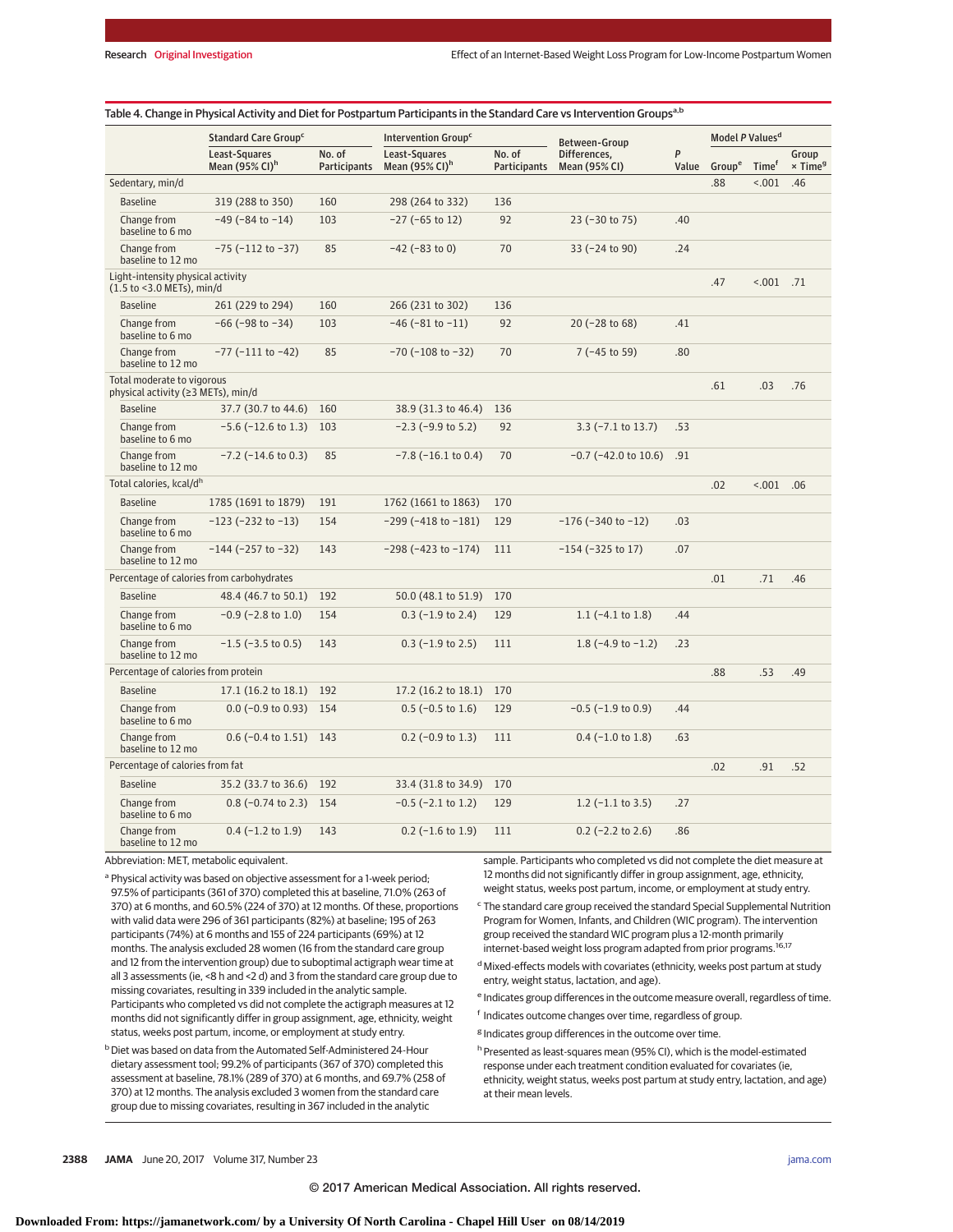The 2.3-kg-greater weight loss of the intervention group compared with standard care may seem modest but should be considered in the context of a young adult, postpartum population. Weight gains of 0.8 kg to 1 kg per year in young adults has been found to increase cardiovascular disease risk,29 and 2% to 5% weight loss results in improved systolic blood pressure, glucose, and triglycerides.<sup>30</sup> Even modest (≥1 kg) postpartum weight retention has been linked to increased risk of later weight gain and development of obesity and diabetes in women,<sup>5</sup> and the intervention group increased by 14.2 percentage points the proportion of women achieving preconception weight or below over 12 months. Future research is needed to assess the effect of this intervention's postpartum weight changes on long-term health.

There were no significant group differences in dietary intake or physical activity, which is surprising given the effects on weight loss in the intervention group. Selfreported dietary intake is consistently underreported among women with obesity and dieters.<sup>35,36</sup> The ASA24 dietary recall instrument has been validated $23$  but not in primarily Hispanic populations. It is possible that dietary intake was reduced among intervention participants but not captured by the measurement instrument. Physical activity was objectively measured using a waist-worn accelerometer. Although this method has some limitations, accelerometers provide reliable estimates of physical activity.<sup>37</sup> The reasons behind the lack of an intervention effect on activity remain unclear; the intervention targeted the most commonly reported barriers in postpartum women, including time, child care, and fatigue.<sup>38</sup> The intervention provided pedometers, encouraged "baby-friendly" and inexpensive lifestyle activities, and gradually increased in physical activity. Other research has highlighted the potential importance of health professionals and partner support in promoting postpartum physical activity.<sup>38</sup> These elements and other dietary instruments could be studied in future interventions.

A potential benefit of a primarily internet-based intervention is the relatively low delivery cost compared with traditional programs requiring more frequent face-to-face contact.<sup>39</sup> As an exploratory analysis, the payer's cost was estimated at \$276 per participant (about \$125 per kilogram lost) and may be less expensive than traditional face-to-face weight loss interventions.<sup>40</sup> However, future cost-effectiveness trials are needed.

This study had several strengths. It is a long-term, adequately powered study of an internet-based weight control program for low-income postpartum women delivered in WIC. The sample included predominantly Hispanic women who face food insecurity. The intervention was developed in consultation with the WIC program. The study used a standard care control group, which has been lacking in other studies.<sup>13</sup> Also, measures were collected by assessors who were masked to randomization, and retention was high at all time points (≥89%).

## Limitations

This study had several limitations. The study sample was restricted to women in the WIC program, and some could

Table 5. Adverse Events for the Standard Care vs Intervention Groups (N = 370)

|                                                                                                             | <b>Standard Care Group</b><br>$(n = 196)^{a}$ | <b>Intervention Group</b><br>$(n = 174)^a$ |  |  |  |  |
|-------------------------------------------------------------------------------------------------------------|-----------------------------------------------|--------------------------------------------|--|--|--|--|
| Injury From Physical Activity, No. of Participants                                                          |                                               |                                            |  |  |  |  |
| From baseline to 6 mo                                                                                       | 8                                             | 11                                         |  |  |  |  |
| From 6 mo to 12 mo                                                                                          | 7                                             | 5                                          |  |  |  |  |
| Overnight Hospitalization, No. of Participants                                                              |                                               |                                            |  |  |  |  |
| From baseline to 6 mo                                                                                       | $\mathcal{P}$                                 | $\mathcal{P}$                              |  |  |  |  |
| From 6 mo to 12 mo                                                                                          | 5                                             | 5                                          |  |  |  |  |
| New Medical Diagnosis or Treatment, No. of Participants                                                     |                                               |                                            |  |  |  |  |
| From baseline to 6 mo                                                                                       | 12                                            | 16                                         |  |  |  |  |
| From 6 mo to 12 mo                                                                                          | 17                                            | 17                                         |  |  |  |  |
| If Breastfeeding, Current Breastmilk Supply Less Than Needed,<br>No. of Participants/Total Participants (%) |                                               |                                            |  |  |  |  |
| From baseline to 6 mo                                                                                       | 23/72 (32)                                    | 21/61(34)                                  |  |  |  |  |
| From 6 mo to 12 mo                                                                                          | 14/37 (38)                                    | 13/32 (41)                                 |  |  |  |  |

<sup>a</sup> The standard care group received the standard Special Supplemental Nutrition Program for Women, Infants, and Children (WIC program). The intervention group received the standard WIC program plus a 12-month primarily internet-based weight loss program adapted from prior programs.16,17

not be reached (25%) or refused participation (17%). The study provided some participants ( $n = 63$ ; 36.2%) with internet access, which could be cost-prohibitive; however, internet access has increased steadily since 2010 to more than 74% of low-income households and 81% of the Hispanic population.<sup>41</sup> The study groups were not matched on contact, so it remains unknown if the weight differences were attributable to actual intervention components. The study design tested a treatment "package" and did not allow for isolation of the independent contribution of discrete intervention components. The intervention did not include an app, which might have enhanced utilization. To gain efficiency, linear mixed-effects models used all available data, including from participants with missing data. Although attrition was minimal (10.8%) and sensitivity analyses were consistent, it is possible that the results could be biased if the data lost to follow-up were not missing at random. The sensitivity analysis resulted in a mean 1.6-kg loss and *P* value of .03; these fell short of the loss of 2 kg or more considered clinically important and the Bonferroni-corrected threshold of *P* = .005. In addition, as women likely underreported preconception weight, the intervention's effect on return to prepregnancy weight might also be inaccurate.

# **Conclusions**

Among low-income postpartum women, an internet-based weight loss program in addition to the Special Supplemental Nutrition Program for Women, Infants, and Children (WIC) compared with the WIC program alone resulted in a statistically significant greater weight loss over 12 months. Further research is needed to determine program and costeffectiveness as part of the WIC program.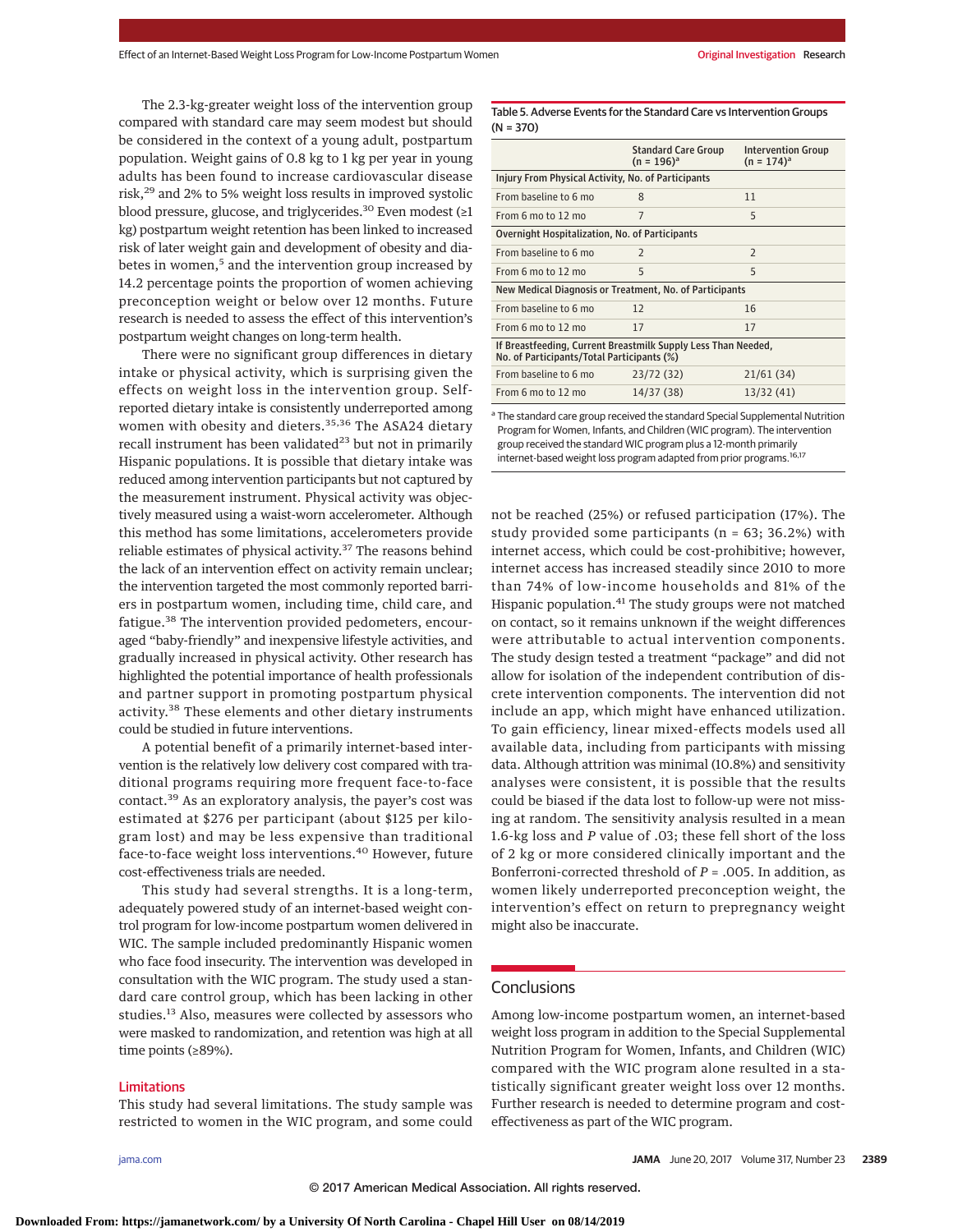#### ARTICLE INFORMATION

**Accepted for Publication:** May 24, 2017.

**Author Contributions:** Drs Phelan and Schaffner had full access to all of the data in the study and take responsibility for the integrity of the data and the accuracy of the data analysis. Concept and design: All authors. Acquisition, analysis, or interpretation of data: Phelan, Hagobian, Brannen, Hatley, Schaffner, Tate. Drafting of the manuscript: Phelan, Schaffner. Critical revision of the manuscript for important intellectual content: All authors. Statistical analysis: Phelan, Schaffner. Obtained funding: Phelan, Tate. Administrative, technical, or material support: Phelan, Brannen, Hatley, Muñoz-Christian, Tate. Supervision: Phelan, Hagobian, Brannen.

**Conflict of Interest Disclosures:** All authors have completed and submitted the ICMJE Form for Disclosure of Potential Conflicts of Interest. Dr Tate reports being a member of the scientific advisory board and receiving consultant fees and a grant from Weight Watchers International.

**Funding/Support:** This research was supported by grant DK087889 from the National Institutes of Health (NIH).

**Role of the Funder/Sponsor:** The NIH had no role in the design and conduct of the study; collection, management, analysis, and interpretation of the data; preparation, review, or approval of the manuscript; and decision to submit the manuscript for publication.

**Additional Contributions:** We thank Naomi Stotland, MD (University of California at San Francisco), and Barbara M. O'Brien, MD (formerly of Women and Infants Hospital in Rhode Island), for serving as the data safety officers on this project. We thank Patricia Gradziel, PhD, RD (California State WIC), Linda McClure, RD (San Luis Obispo County WIC), Caro Stinson, RD (Santa Barbara County WIC), and Kathleen Rowe, MS, RD (Ventura County WIC), and the WIC staff who supported the study and without whom this study would be impossible. We thank Jeremy Pomeroy, PhD (Marshfield Clinic Research Institute), for processing the physical activity data, and Sarah Keadle, PhD (California Polytechnic State University) for providing consultation on the analysis of physical activity data. None of the aforementioned contributors received compensation outside of their institution. We thank our paid research team members Maria Legato, BS, Teresa Sanchez, BS, Nick Katsantones, and Adrian Mercado (all from California Polytechnic State University) and Molly Diamond, MPH (University of North Carolina at Chapel Hill). We also thank the mothers receiving WIC who participated in the study receiving minimal compensation.

#### **REFERENCES**

**1**. Rasmussen KM, Yaktine AL; Institute of Medicine (US). Weight Gain During Pregnancy: Reexamining the Guidelines. Washington, DC: National Academies Press; 2009.

**2**. Walker L, Freeland-Graves JH, Milani T, et al. Weight and behavioral and psychosocial factors among ethnically diverse, low-income women after childbirth: II: trends and correlates. [Women Health](https://www.ncbi.nlm.nih.gov/pubmed/15778136). [2004;40\(2\):19-34.](https://www.ncbi.nlm.nih.gov/pubmed/15778136)

**3**. Olson CM, Strawderman MS. The relationship between food insecurity and obesity in rural childbearing women. [J Rural Health](https://www.ncbi.nlm.nih.gov/pubmed/18257872). 2008;24(1): [60-66.](https://www.ncbi.nlm.nih.gov/pubmed/18257872)

**4**. Gunderson EP, Murtaugh MA, Lewis CE, Quesenberry CP, West DS, Sidney S. Excess gains in weight and waist circumference associated with childbearing: the Coronary Artery Risk Development in Young Adults Study (CARDIA). [Int J](https://www.ncbi.nlm.nih.gov/pubmed/14770188) [Obes Relat Metab Disord](https://www.ncbi.nlm.nih.gov/pubmed/14770188). 2004;28(4):525-535.

**5**. Rooney BL, Schauberger CW, Mathiason MA. Impact of perinatal weight change on long-term obesity and obesity-related illnesses. [Obstet Gynecol](https://www.ncbi.nlm.nih.gov/pubmed/16319262). [2005;106\(6\):1349-1356.](https://www.ncbi.nlm.nih.gov/pubmed/16319262)

**6**. Villamor E, Cnattingius S. Interpregnancy weight change and risk of adverse pregnancy outcomes: a population-based study. Lancet[. 2006;368](https://www.ncbi.nlm.nih.gov/pubmed/17011943) [\(9542\):1164-1170.](https://www.ncbi.nlm.nih.gov/pubmed/17011943)

**7**. National Institute for Health and Care Excellence. NICE Public Health Guidance: Dietary Interventions and Physical Activity Interventions for Weight Management Before, During and After Pregnancy. London, England: NICE; 2010.

**8**. Krummel D, Semmens E, MacBride AM, Fisher B. Lessons learned from the mothers' overweight management study in 4 West Virginia WIC offices. J Nutr Educ Behav[. 2010;42\(3\)\(suppl\):S52-S58.](https://www.ncbi.nlm.nih.gov/pubmed/20399410)

**9**. Walker LO, Sterling BS, Latimer L, Kim SH, Garcia AA, Fowles ER. Ethnic-specific weight-loss interventions for low-income postpartum women: findings and lessons. [West J Nurs Res](https://www.ncbi.nlm.nih.gov/pubmed/21483027). 2012;34(5): [654-676.](https://www.ncbi.nlm.nih.gov/pubmed/21483027)

**10**. Chang MW, Nitzke S, Brown R. Design and outcomes of a Mothers In Motion behavioral intervention pilot study.[J Nutr Educ Behav](https://www.ncbi.nlm.nih.gov/pubmed/20399404). 2010; [42\(3\)\(suppl\):S11-S21.](https://www.ncbi.nlm.nih.gov/pubmed/20399404)

**11**. Østbye T, Krause KM, Lovelady CA, et al. Active mothers postpartum: a randomized controlled weight-loss intervention trial. [Am J Prev Med](https://www.ncbi.nlm.nih.gov/pubmed/19595557). [2009;37\(3\):173-180.](https://www.ncbi.nlm.nih.gov/pubmed/19595557)

**12**. Herring SJ, Cruice JF, Bennett GG, Davey A, Foster GD. Using technology to promote postpartum weight loss in urban, low-income mothers: a pilot randomized controlled trial. [J Nutr](https://www.ncbi.nlm.nih.gov/pubmed/25069621) Educ Behav[. 2014;46\(6\):610-615.](https://www.ncbi.nlm.nih.gov/pubmed/25069621)

**13**. Manzoni GM, Pagnini F, Corti S, Molinari E, Castelnuovo G. Internet-based behavioral interventions for obesity: an updated systematic review. [Clin Pract Epidemiol Ment Health](https://www.ncbi.nlm.nih.gov/pubmed/21552423). [2011;7:19-28.](https://www.ncbi.nlm.nih.gov/pubmed/21552423)

**14**. Bennett GG, Steinberg DM, Stoute C, et al. Electronic health (eHealth) interventions for weight management among racial/ethnic minority adults: a systematic review. Obes Rev[. 2014;15\(suppl 4\):](https://www.ncbi.nlm.nih.gov/pubmed/25196411) [146-158.](https://www.ncbi.nlm.nih.gov/pubmed/25196411)

**15**. Phelan S, Brannen A, Erickson K, et al. "Fit Moms/Mamás Activas" internet-based weight control program with group support to reduce postpartum weight retention in low-income women: study protocol for a randomized controlled trial. Trials[. 2015;16:59.](https://www.ncbi.nlm.nih.gov/pubmed/25887964)

**16**. Tate DF, Jackvony EH, Wing RR. A randomized trial comparing human email counseling, computer-automated tailored counseling, and no counseling in an internet weight loss program. [Arch](https://www.ncbi.nlm.nih.gov/pubmed/16908795) Intern Med[. 2006;166\(15\):1620-1625.](https://www.ncbi.nlm.nih.gov/pubmed/16908795)

**17**. Tate DF, Jackvony EH, Wing RR. Effects of internet behavioral counseling on weight loss in adults at risk for type 2 diabetes: a randomized trial. JAMA[. 2003;289\(14\):1833-1836.](https://www.ncbi.nlm.nih.gov/pubmed/12684363)

**18**. US Department of Agriculture. WIC: The Special Supplemental Nutrition Program for Women, Infants, and Children. Washington, DC: Food and Nutrition Service; 2008.

**19**. Diabetes Prevention Program (DPP) Research Group. The Diabetes Prevention Program (DPP): description of lifestyle intervention. [Diabetes Care](https://www.ncbi.nlm.nih.gov/pubmed/12453955). [2002;25\(12\):2165-2171.](https://www.ncbi.nlm.nih.gov/pubmed/12453955)

**20**. Ryan DH, Espeland MA, Foster GD, et al; Look AHEAD Research Group. Look AHEAD (Action for Health in Diabetes): design and methods for a clinical trial of weight loss for the prevention of cardiovascular disease in type 2 diabetes. [Control Clin Trials](https://www.ncbi.nlm.nih.gov/pubmed/14500058). 2003;24(5): [610-628.](https://www.ncbi.nlm.nih.gov/pubmed/14500058)

**21**. Stevens-Simon C, McAnarney ER, Coulter MP. How accurately do pregnant adolescents estimate their weight prior to pregnancy? [J Adolesc Health](https://www.ncbi.nlm.nih.gov/pubmed/3522511) Care[. 1986;7\(4\):250-254.](https://www.ncbi.nlm.nih.gov/pubmed/3522511)

**22**. Phelan S, Phipps MG, Abrams B, Darroch FE, Wing RR. Randomized trial of a behavioral intervention to prevent excessive gestational weight gain: the Fit for Delivery Study. [Am J Clin Nutr](https://www.ncbi.nlm.nih.gov/pubmed/21310836). [2011;93\(4\):772-779.](https://www.ncbi.nlm.nih.gov/pubmed/21310836)

**23**. Kirkpatrick SI, Subar AF, Douglass D, et al. Performance of the automated self-administered 24-hour recall relative to a measure of true intakes and to an interviewer-administered 24-h recall. [Am](https://www.ncbi.nlm.nih.gov/pubmed/24787491) J Clin Nutr[. 2014;100\(1\):233-240.](https://www.ncbi.nlm.nih.gov/pubmed/24787491)

24. National Cancer Institute. Automated Self-Administered 24-hour Hour dietary assessment tool. [https://riskfactor.cancer.gov/tools](https://riskfactor.cancer.gov/tools/instruments/asa24.html) [/instruments/asa24.html.](https://riskfactor.cancer.gov/tools/instruments/asa24.html) Accessed May 30, 2017.

**25**. Sasaki JE, John D, Freedson PS. Validation and comparison of ActiGraph activity monitors. [J Sci](https://www.ncbi.nlm.nih.gov/pubmed/21616714) Med Sport[. 2011;14\(5\):411-416.](https://www.ncbi.nlm.nih.gov/pubmed/21616714)

**26**. Choi L, Liu Z, Matthews CE, Buchowski MS. Validation of accelerometer wear and nonwear time classification algorithm. [Med Sci Sports Exerc](https://www.ncbi.nlm.nih.gov/pubmed/20581716). 2011; [43\(2\):357-364.](https://www.ncbi.nlm.nih.gov/pubmed/20581716)

**27**. Bureau of Labor Statistics. Occupational Employment and Wages, May 2016: 21-1094 Community Health Workers. 2016. [https://www.bls](https://www.bls.gov/oes/current/oes211094.htm) [.gov/oes/current/oes211094.htm.](https://www.bls.gov/oes/current/oes211094.htm) Accessed April 28, 2017.

**28**. Bureau of Labor Statistics. Occupational Employment and Wages, May 2016: 15-1131 Computer Programmers. 2017. [https://www](https://www.bls.gov/oes/current/oes151131.htm) [.bls.gov/oes/current/oes151131.htm.](https://www.bls.gov/oes/current/oes151131.htm) Accessed April 28, 2017.

**29**. Truesdale KP, Stevens J, Lewis CE, Schreiner PJ, Loria CM, Cai J. Changes in risk factors for cardiovascular disease by baseline weight status in young adults who maintain or gain weight over 15 years: the CARDIA study. [Int J Obes \(Lond\)](https://www.ncbi.nlm.nih.gov/pubmed/16534519). 2006; [30\(9\):1397-1407.](https://www.ncbi.nlm.nih.gov/pubmed/16534519)

**30**. Wing RR, Lang W, Wadden TA, et al; Look AHEAD Research Group. Benefits of modest weight loss in improving cardiovascular risk factors in overweight and obese individuals with type 2 diabetes. [Diabetes Care](https://www.ncbi.nlm.nih.gov/pubmed/21593294). 2011;34(7): [1481-1486.](https://www.ncbi.nlm.nih.gov/pubmed/21593294)